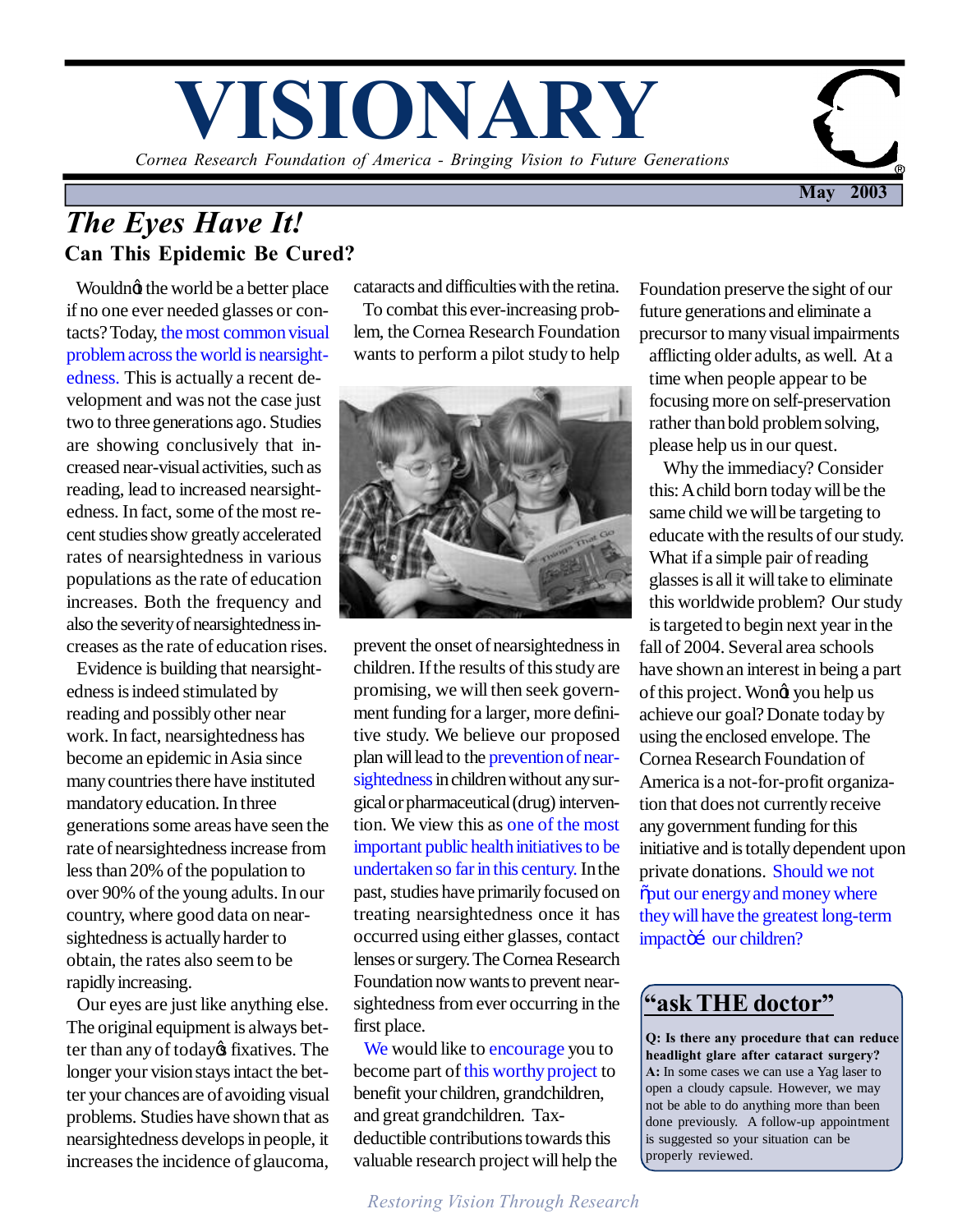### *Cornea Research Foundation of America*

#### **Board of Directors**

Francis W. Price, Jr., M.D. *President*

> F. W. (Bill) Grube *Vice President*

> > Pat Chastain *Secretary*

Walter C. Gross, Jr. *Treasurer*

Joseph L. Kack Joan Lane Francis W. Price, Sr., M.D. Harry W. Scheid Lorraine Mahomed David C. Huse Melinda Hustmyer

## **Foundation Staff**

Susan P. Simon *Development Director*

Marianne O. Price, Ph. D. *Director of Research & Education*

Clorissa D. Quillin *Clinical Research Coordinator*

*9002 North Meridian Su 212 Indianapolis, IN 46260 Phone (317) 844-5610 Fax (317) 814-2806 www.cornea.org*

# *Message From The President of CRFA*

#### *Dear Friends,*

 *Last week I found an old term paper that I had written back in high school. The assignment was to describe the role of South-East Asia in the world economy by the year 2000. It was a seemingly impossible task. Back then Mao was in the throes of his Cultural Revolution, students in Arizona were conducting "tuck and duck" drills, and my friends were beginning to receive their draft cards. Our old Jesuit priest had wisely instructed the class to hold onto their papers. "Human will can move a mountain", he said, "but the human heart decides its fate". Always have faith in the human heart. It will keep your futures bright.*



 *Nearly 40 years later, China is now the fastest growing market in the world and soon to become the world's largest economy. The missile silos in Tucson have been decommissioned and are toured by hundreds of grade school students each year. Our teacher was wiser than ever imagined.*

 *Regardless of recent events, our future, and that of our children, continues to be bright and without bound. The Foundation enters the second quarter of 2003 with significant momentum. This issue of the Visionary highlights several exciting Foundation studies that I think you will enjoy learning about. Our current and continued success is due, to a large degree, to the hearts of donors and contributors, like you. Thank you for your continued support and enthusiasm. Through you we will continue with the preservation and restoration of vision.*

*Sincerely, Francis W. Price, Jr., M.D.*

## *A Word From Our Board…*



*Walter Gross*

 Like any non-profit organization, CRFA relies on charitable gifts for its funding. Often, when donors think about making a gift, they picture writing a check. While this may very well be the easiest type of gift for the foundation to process, sometimes its not the most convenient for the donor. In this edition of the newsletter, we want to take a moment to introduce some other methods and strategies of charitable giving, offering what we hope are some more convenient options for you to meet your gifting goals.

- · *Gifts of appreciated property* Last fall we offered the example of giving shares of common stock with low cost bases. This makes sense from a number of perspectives, perhaps the most significant of which is that it offers the donor the chance to make a gift of property that would otherwise carry a significant tax liability. CRFA has established an account at Goelzer Investment Management to accommodate your gifts of this type to the Foundation*.*
- · *Annual pledges of periodic gifts* Waiting until year end to write a single check might leave donors wishing that they were in a position to make a more significant contribution to the organizations they truly value. Planning for and committing to gifts in advance could well facilitate meeting your gifting aspirations.
- · *Reassignment of life insurance* If you find yourself with too much life insurance coverage, you might consider making a charity the beneficiary of the policy. If you have a paid-up policy this becomes an even more attractive option in that it requires no additional contributions on your part.
- *Employer matching* Many companies offer limited matching of their employee charitable gifts. If your firm does not offer matching gifts, perhaps the officers would respond positively to the suggestion.
- · **www.cornea.org** Perhaps you are one of the increasing number of people who shop, invest, or pay bills on line. To facilitate this trend, CRFA has developed the ability to receive your credit card contributions via the foundation's web site. Scores of other organizations have made this option available as well.

## *There are many ways to make gifts; the important point is that we each do. Not only do numerous non-profit organizations need our partnership, but giving is also a profoundly simple way to move from financial success to civic significance.*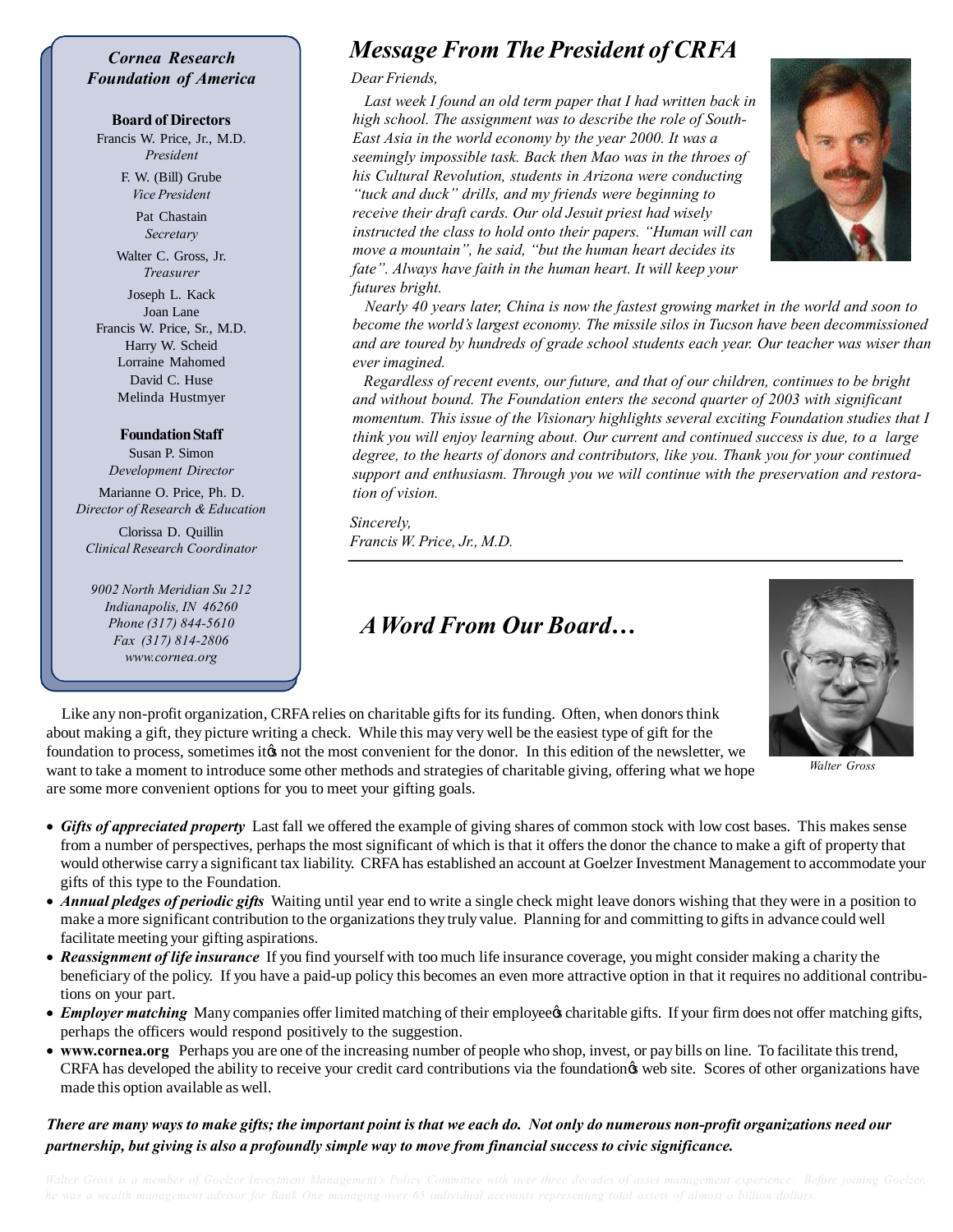# *Ophthalmologists from Around the US Participate in Second Advanced Cornea Course*

## **CRFA Offers New Sutureless Surgical Procedure**

.

 March 25-26, 2003 the Cornea Research Foundation sponsored the second Advanced Cornea Course for ophthalmalogists wanting to enhance their surgical skills. The two-day advanced training course including live surgery and practiced in the lab, is designed to teach surgeons from across the nation a new method of cornea transplantation. This program features sutureless(no stitch) corneal transplants, posterior lamellar grafts and anterior lameller grafts. To ensure that all attendees can get hands on exprience, class size is limited. Next sessions will be held; July 29th-30th; September 30th-October 1st.

> *Visit our new web site www.cornea.org Donations can now be made on this secured site be using your Visa or Mastercard!!*



*Attendees of March 2003 Advance Cornea Course*

# *Study Evaluates New Antibiotic to Treat Eye Disease and Prevent Surgery Infection*  **New Medicine May Aid Cataract Patients and Children with "Pinkeye"**

 CRFA recently announced the results of an important eye study testing how well a new antibiotic penetrates the eye to combat eye infection. As detailed in the *Journal of Ocular Pharmacology and Therapeutics*, the new antibiotic, Ofloxacin, penetrates the eye over twice as effectively as other older, currently used antibiotics. Ofloxacin eye drops may now be used to help prevent infection in patients undergoing eye surgery, such as cataract surgery. The improved penetration of this new antibiotic is exciting news not only for surgery patients but also because it means that this penetrating antibiotic may be more effective for treating  $\ddot{\text{op}}$  inkeyeö, a highly contagious eye disease that is commonly encountered in children.

 Building on these recent findings, a second study is slated to begin soon to evaluate another new antibiotics, Zymar. This new antibiotic, developed by Allergan, is anticipated to have even higher penetration in the eye and combat a broader range of bacteria than available in current eye drops. Anyone who is considering cataract surgery and who would like to be considered for this new study, may contact the Cornea Research Foundation of America at 1-800-317-EYES.

Who does CRFA believe will benefit the most from this study? People who will be having eye surgery, contact lens wearers, and children These groups are at the highest risk for developing eye infections and will be among those who benefit the most from this type of research.

# *6th Annual Cornea Golf Classic Tees-off June 4th*

It is that time of year again! The temperatures are warming, the sun is shining and our thoughts turn toward the great outdoors. That could only mean one thing 6 time for the annual Cornea Golf Classic. The Cornea Golf Classic is the main fundraiser of the year for the Cornea Research Foundation of America. One hundred percent of the proceeds generated from this outing go toward funding of research.

This first-class golf outing will be held on Wednesday, June 4<sup>th</sup>, at the Golf Club of Indiana. Registration starts at 11:30 AM and fees include lunch, green fees, cart and a wonderful dinner provided by Juggs. Everyone walks away with a nice gift, plus there will be a very exciting silent auction and raffle featuring many valuable items. A TV/VCR combination, a jersey signed by Peyton Manning, a football signed by the Notre Dame coaching staff and a basketball signed by ?? were a few of the items featured in last years pauction and raffle. Indianapolisø own Jeff Pigeon of WIBC radio will preside over the silent auction, raffle and awards ceremony.

 If you would like to enjoy a great day while contributing to a worthwhile cause, please contact Sherry Levy at 317-814-2823, fax 317-844-5590 or email sherrylevy@pricevisiongroup.net.

 Thank you to the sponsors who have supported us in the past, and special thanks to Jim Harper, National City Bank, CRM Group, Wallington Assets, Great Frame Up, Starbucks, St. Elmo, Some Guys Pizza, and Conner Prairie who have shown their continued support as of April 1, 2003 for this year  $\alpha$  2003 Golf Classic.